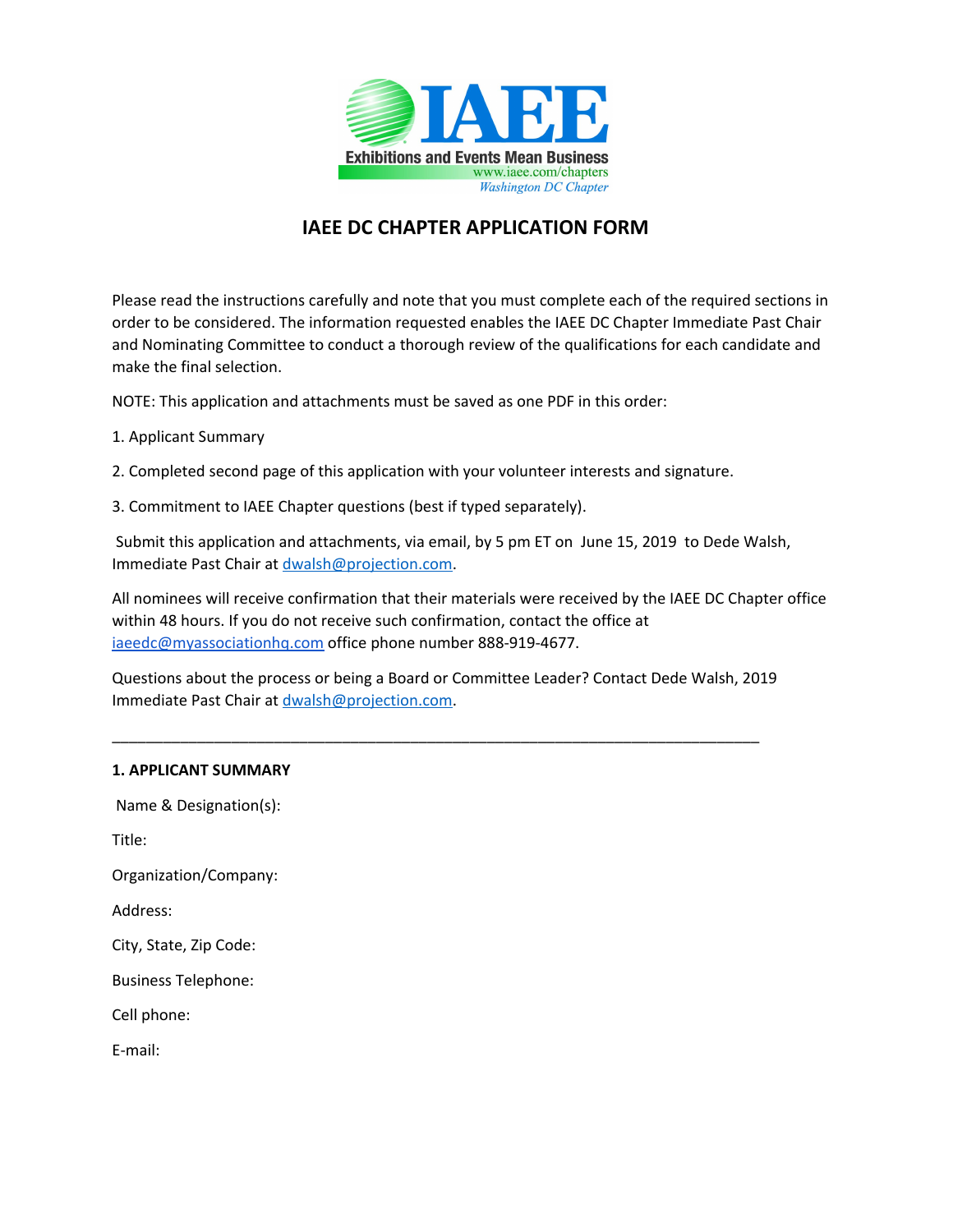Category of IAEE Membership (Professional or Supplier):

Member since:

Are you currently serving on other industry boards, committees, or in other leadership roles? (Y/N):

If you answered YES to the question above, please list these roles here:

## **2. CHAPTER COMMITTEES**

❖ Programs & Education ❖ Marketing Committee ❖ Communications & Outreach Committee ❖ Community Services Committee ❖ Sponsorship Committee ❖ Young Professionals Committee

#### **VOLUNTEER INTERESTS**

With this application, you will be considered for the chair or co-chair position of an IAEE DC Chapter committee. Therefore, please identify and rank in priority order, all committees that you would accept such an appointment for.

#### **Committee Preference**

Position Preference (Chair or Co-Chair, Committee Member)

1st Choice

2nd Choice

3rd Choice

## **3. CHAPTER OPEN BOARD POSITIONS** -

*The IAEE DC Chapter Chair for 2020 will be Paula Herz.*

**Open positions are:** Vice Chair, Secretary, Treasurer, Secretary, Director of Special Events, Co-Director, Programs & Education, Director of Marketing, Director of Communications & Outreach, Board Member-At-Large, Community Services Director, Young Professionals Director.

1st Choice

2nd Choice

3rd Choice

Have you held a board position with the IAEE DC Chapter? If yes, which positions have you held? Please list here.